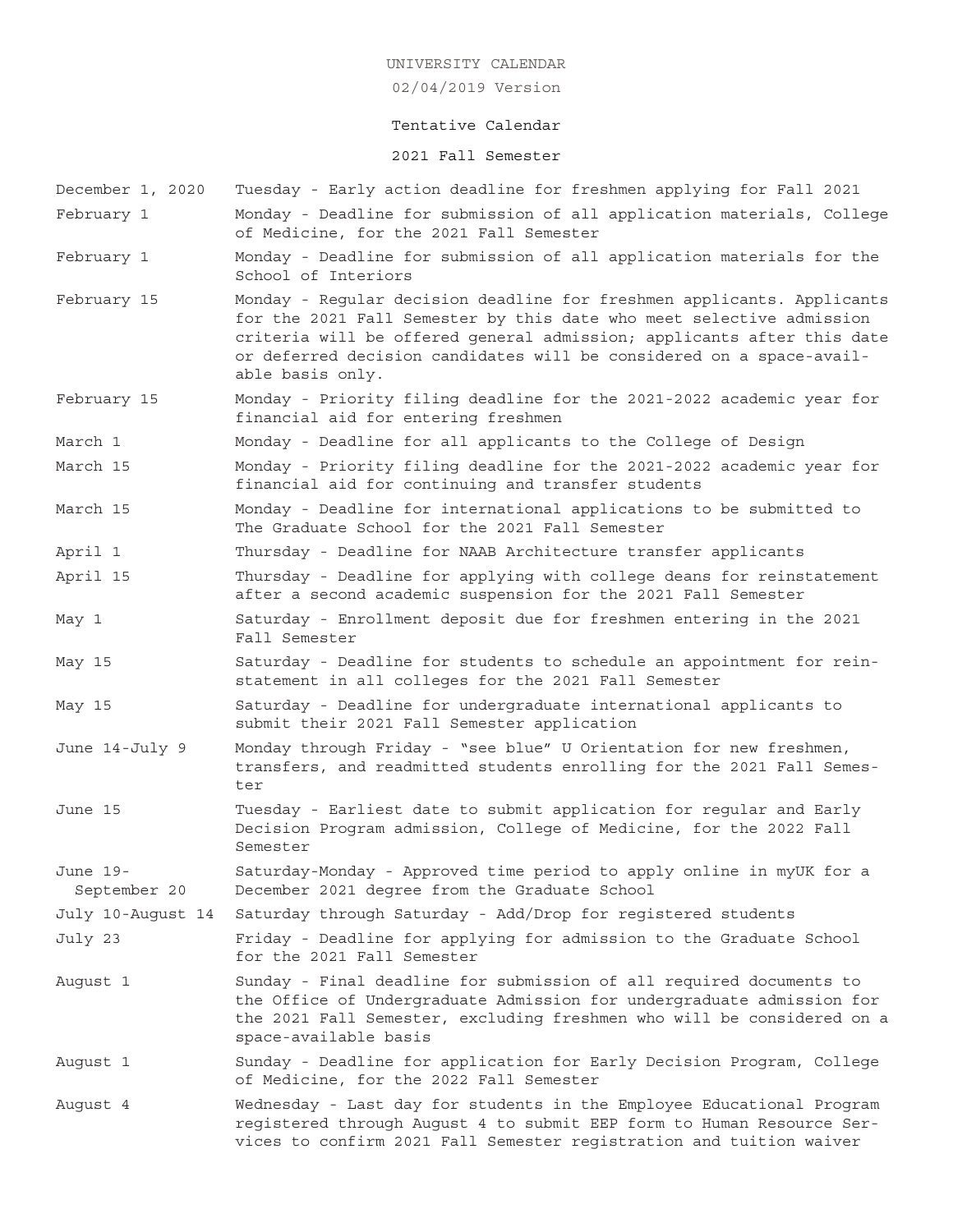02/04/2019 Version

### Tentative Calendar

2021 Fall Semester

- August 16 and 19 Monday and Thursday "see blue" U Orientation and Registration for new freshmen and transfer students who have been cleared for admission but did not priority register
- August 16-20 Monday through Friday Registration for new program graduate students
- August 16-20 Monday through Friday Fall registration for new undergraduate and new program graduate students who entered the University in the 2021 Summer Session
- August 17-18 Tuesday and Wednesday "see blue" U Orientation and Registration for new international students who have been cleared for admission but did not priority register
- August 17-20 Tuesday through Friday Fall registration for new post-baccalaureate students admitted for the 2021 Summer Session or the 2021 Fall Semester
- August 18-22 Wednesday through Sunday K Week for all new undergraduate students
- August 19-20 Thursday and Friday Opening-of-term add/drop for registered students August 20 Friday - "see blue" U Orientation and Registration for readmission and non-degree students who have been cleared for admission but did not priority register
- August 20-25 Friday through Wednesday Approved time period for students to change academic majors (note: please check with college for admission deadline)
- August 22 Sunday Last day a student may officially drop a course or cancel registration with the University Registrar for a full refund of fees
- August 22 Sunday Payment deadline of registration fees and/or housing and dining fees – if total amount due is not paid as indicated on the account statement, a late payment fee of 1.5 percent of the amount past due will be assessed
- August 23 Monday First day of classes
- August 23-27 Monday through Friday Late registration for returning students who did not priority register and new applicants cleared late for admission. A late fee is assessed students who register late.

August 27 Friday - Last day to add a class for the 2021 Fall Semester

August 27 Friday - Last day to officially withdraw from the University or reduce course load and receive an 80 percent refund

- September 1 Wednesday Last day for students in the Employee Educational Program who registered and/or changed schedules after August 4 to submit EEP form to Human Resource Services to confirm 2021 Fall Semester registration and tuition waiver
- September 6 Monday Labor Day Academic Holiday

September 10 Friday - Last day to drop a course without it appearing on the student's transcript

September 10 Friday - Last day to change grading option (pass/fail to letter grade or letter grade to pass/fail; credit to audit or audit to credit)

September 17 Friday - Last day to officially withdraw from the University or reduce course load and receive a 50 percent refund

September 20 Monday - Last day for doctoral candidates for a December degree to submit a Notification of Intent to schedule a final examination in The Graduate School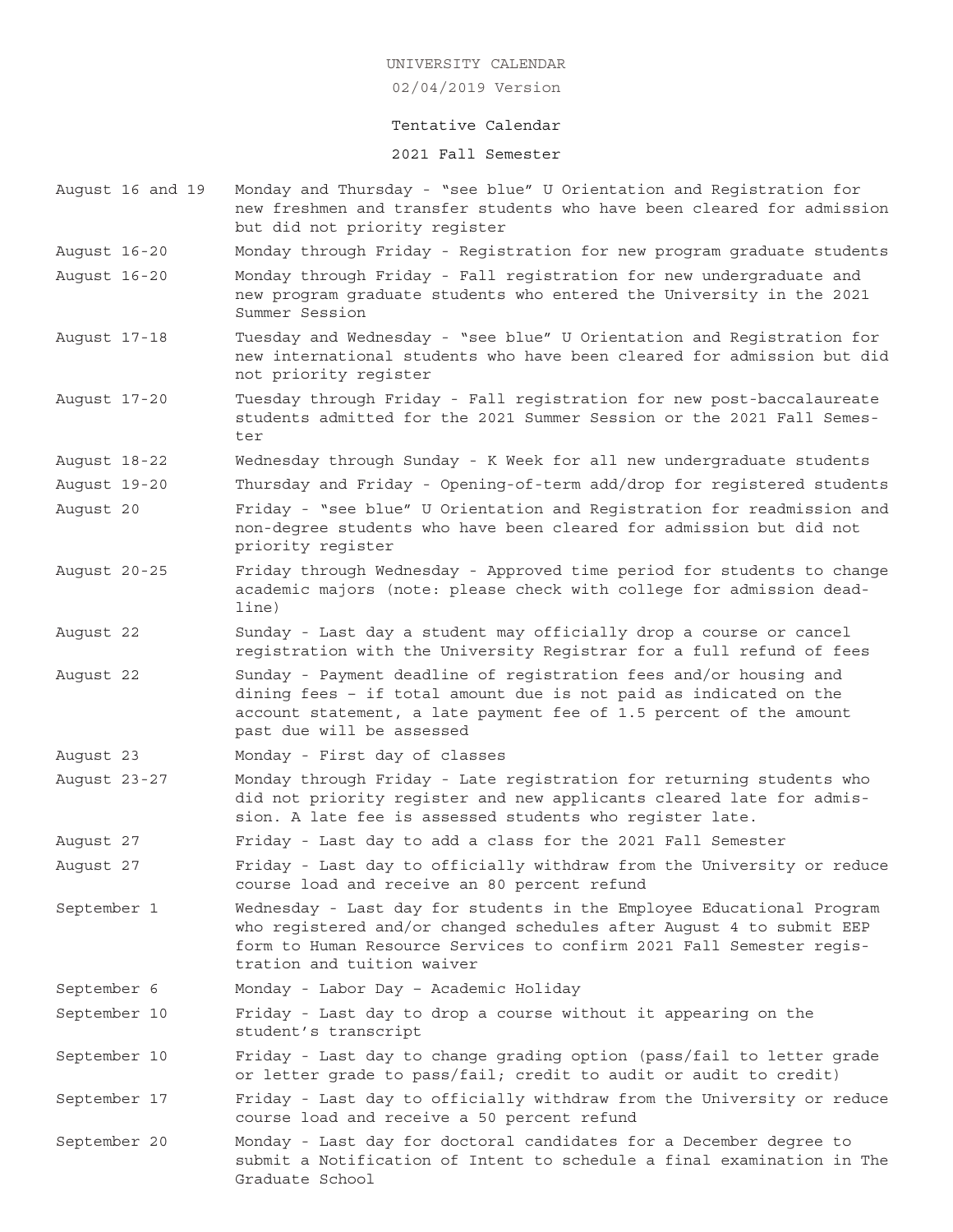02/04/2019 Version

## Tentative Calendar

#### 2021 Fall Semester

September 20 Monday - Last day to apply for a 2021 Fall Semester Graduate School degree September 21 Tuesday - Deadline for submission of application and all required documents to the Office of Undergraduate Admission and University Registrar for change of residency status for 2021 Fall Semester September 22 Wednesday - Payment deadline of registration fees and/or housing and dining fees – if total amount due is not paid as indicated on the account statement, a late payment fee of 1.5 percent of the amount past due will be assessed September 27- Monday through Wednesday - Students are prohibited from changing November 24 academic majors October 11-25 Monday through Monday - Midterm Grading window is open. The mid-term grading window will close at midnight on October 25. October 15 Friday - Deadline for submission of application and all required documents to the Office of Undergraduate Admission for undergraduate applicants planning to attend November "see blue" U Orientation (including registration for spring classes) October 18 Monday - Midterm of 2021 Fall Semester October 18-19 Monday and Tuesday - Fall Break – Academic Holiday November 1 Monday - Deadline for completed AMCAS application, College of Medicine, for the 2022 Fall Semester November 1 Monday - Last day for filing an application for a December 2021 undergraduate or graduate degree online in myUK November 1-23 Monday through Tuesday - Priority registration for the 2022 Spring Semester November 5 Friday - Last day to withdraw from the University or reduce course load. Students can withdraw or reduce course load after this date only for "urgent non-academic reasons." November 11 Thursday - Last day candidates for a December 2021 degree can schedule a final examination in the Graduate School November 19 Friday - 2022 Spring Semester "see blue" U Orientation for new and readmitted undergraduate students November 24-27 Wednesday through Saturday - Thanksgiving – Academic Holidays November 25 Thursday - Last day candidates for a December 2021 graduate degree can sit for a final examination December 1 Wednesday - Deadline for submission of application and receipt of all materials for admission, readmission or transfer to the College of Law for the 2022 Spring Semester December 1 Wednesday - Early action deadline for freshmen applying for admission for the 2022 Fall Semester December 1-20 Wednesday through Monday - Add/Drop for registered students for the 2022 Spring Semester December 6 Monday - Deadline for applying for admission to the Graduate School for the 2022 Spring Semester December 6-20 Monday through Monday - Final Grading window is open. The final deadline for submission of grades online in the grading portal is 5 p.m.,

December 20.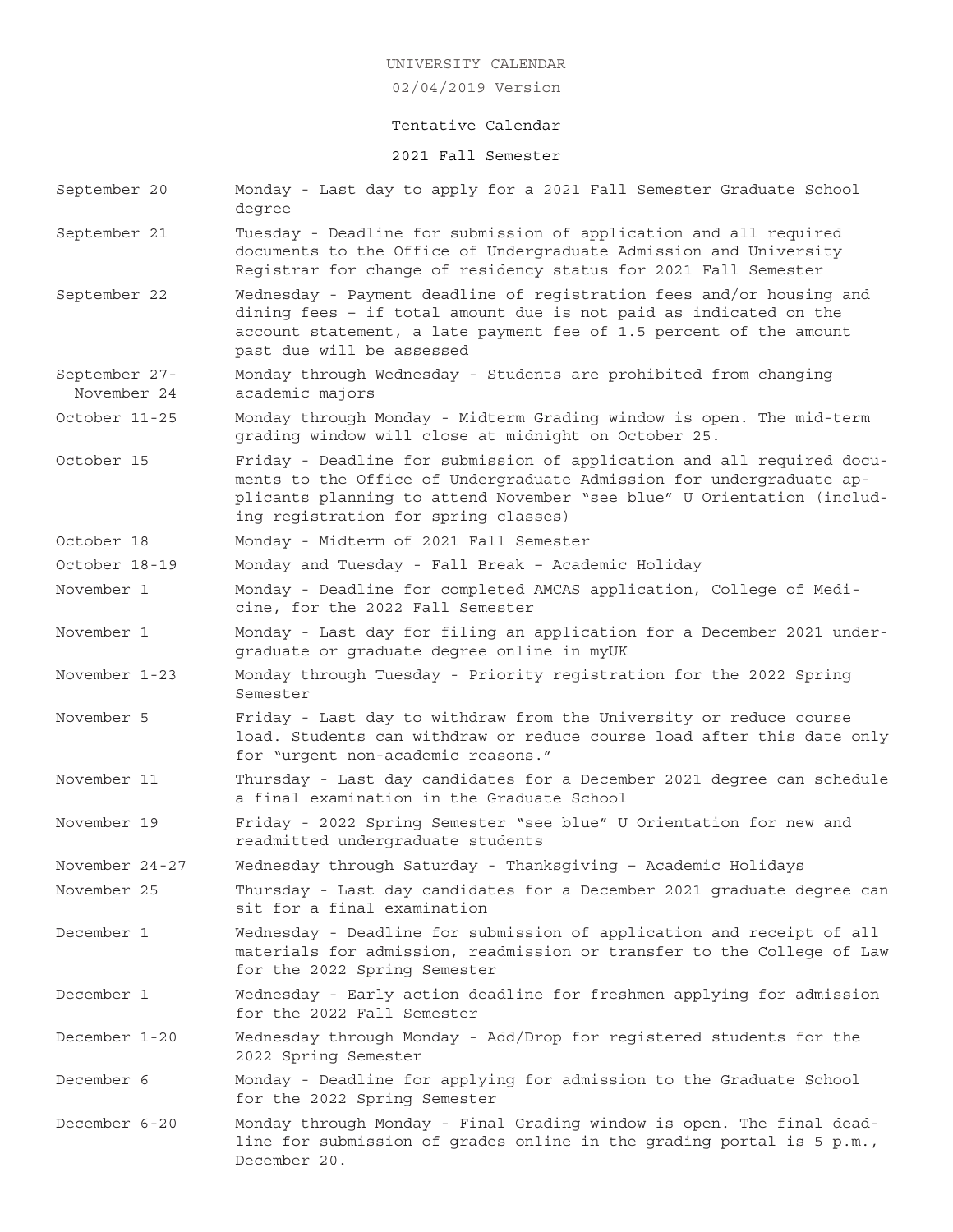02/04/2019 Version

# Tentative Calendar

2021 Fall Semester

| December 8                                                                                                |  |                                                                                                                                                                                                                  |                                                                                                                                                           |             |                       |                           |             |                                              | Wednesday - Last day for students in the Employee Program registered<br>through December 8 to submit EEP form to Human Resource Services to<br>confirm 2022 Spring Semester registration and tuition waiver |  |  |  |
|-----------------------------------------------------------------------------------------------------------|--|------------------------------------------------------------------------------------------------------------------------------------------------------------------------------------------------------------------|-----------------------------------------------------------------------------------------------------------------------------------------------------------|-------------|-----------------------|---------------------------|-------------|----------------------------------------------|-------------------------------------------------------------------------------------------------------------------------------------------------------------------------------------------------------------|--|--|--|
| December 10                                                                                               |  |                                                                                                                                                                                                                  | Friday - Last day of classes                                                                                                                              |             |                       |                           |             |                                              |                                                                                                                                                                                                             |  |  |  |
| December 10                                                                                               |  |                                                                                                                                                                                                                  | Friday - Last day candidates for December 2021 degree to submit the-<br>sis/dissertation (ETD) for format review to the Graduate School via<br>UKnowledge |             |                       |                           |             |                                              |                                                                                                                                                                                                             |  |  |  |
| December 13-17                                                                                            |  | Monday through Friday - Final Examinations                                                                                                                                                                       |                                                                                                                                                           |             |                       |                           |             |                                              |                                                                                                                                                                                                             |  |  |  |
| December 17                                                                                               |  | Friday - Last day for candidates for a a December 2021 degree to sub-<br>mit final revised thesis/dissertation (EDT) for acceptance by the<br>Graduate School for those students who first submitted December 10 |                                                                                                                                                           |             |                       |                           |             |                                              |                                                                                                                                                                                                             |  |  |  |
| December 17                                                                                               |  | Friday - End of 2021 Fall Semester                                                                                                                                                                               |                                                                                                                                                           |             |                       |                           |             |                                              |                                                                                                                                                                                                             |  |  |  |
| December 17                                                                                               |  | Friday - December Commencement                                                                                                                                                                                   |                                                                                                                                                           |             |                       |                           |             |                                              |                                                                                                                                                                                                             |  |  |  |
| December 20<br>Monday - Final deadline for submission of grades online in the grading<br>portal is 5 p.m. |  |                                                                                                                                                                                                                  |                                                                                                                                                           |             |                       |                           |             |                                              |                                                                                                                                                                                                             |  |  |  |
|                                                                                                           |  |                                                                                                                                                                                                                  |                                                                                                                                                           |             |                       |                           |             | SUMMARY OF TEACHING DAYS, FALL SEMESTER 2021 |                                                                                                                                                                                                             |  |  |  |
|                                                                                                           |  | Mon.                                                                                                                                                                                                             | Tues.                                                                                                                                                     |             | Wed. Thurs. Fri. Sat. |                           |             |                                              | Teaching Days                                                                                                                                                                                               |  |  |  |
| Auqust<br>September<br>October                                                                            |  | 2<br>3<br>3                                                                                                                                                                                                      | 2<br>$\overline{4}$<br>3                                                                                                                                  | ı<br>5<br>4 | 1<br>5<br>4           | 1<br>$4\overline{ }$<br>5 | 1<br>4<br>5 | Auqust<br>September<br>October               | 8<br>25<br>24                                                                                                                                                                                               |  |  |  |

November 5533333 November 22 December 1 1 2 2 2 1 December 9 Totals 14 15 15 15 15 14 88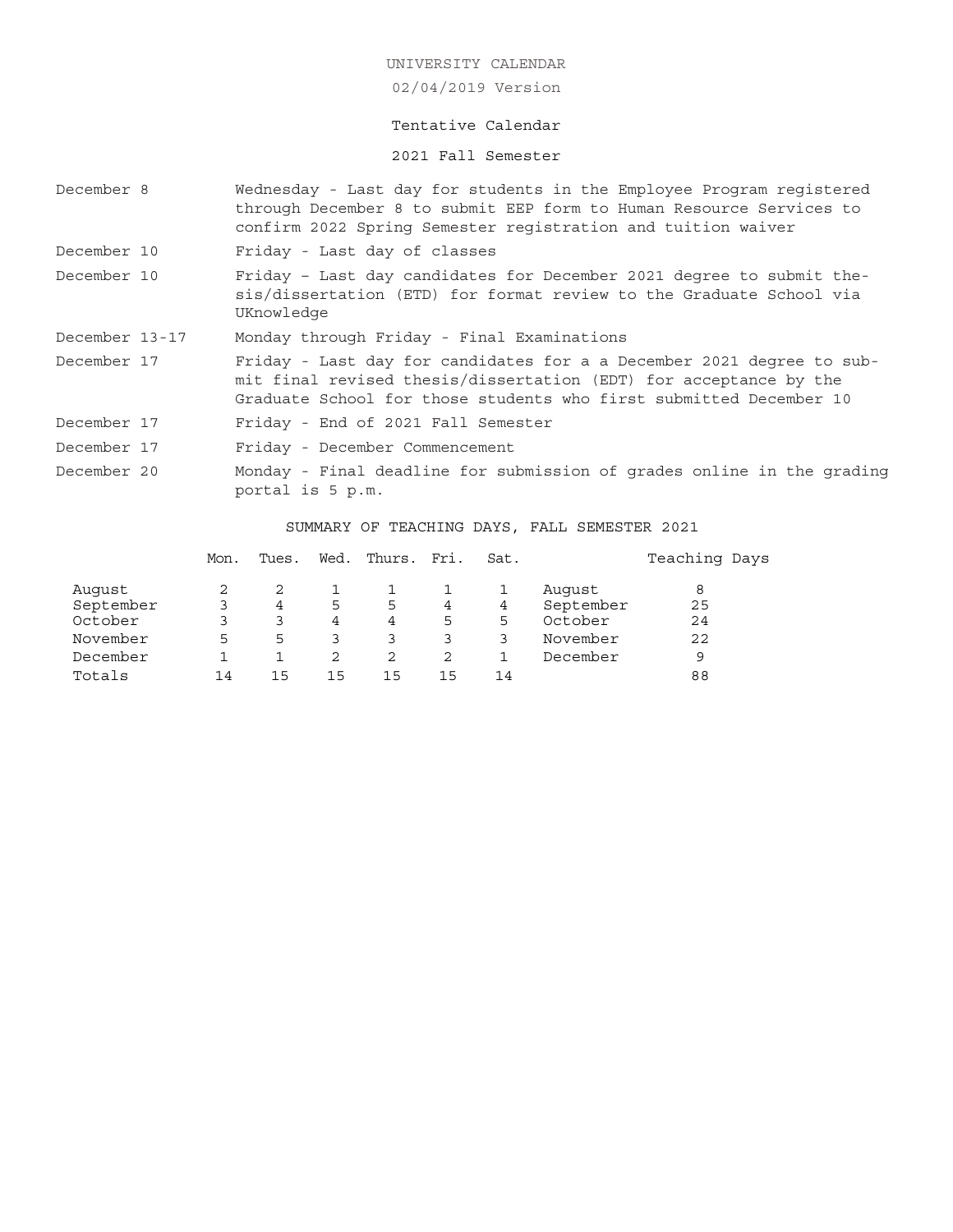# 02/04/2019 Version

# Tentative Calendar

# 2021-2022 Winter Intersession

| October 15, 2021        | Friday - Priority deadline for admission to the Winter Intersession                                                                                                                                                                      |
|-------------------------|------------------------------------------------------------------------------------------------------------------------------------------------------------------------------------------------------------------------------------------|
| November 1-23,<br>2021  | Monday through Tuesday - Priority registration for Winter<br>Intersession                                                                                                                                                                |
| November 19, 2021       | Friday - Winter Intersession registration for newly-admitted students                                                                                                                                                                    |
| December 17, 2021       | Friday - Deadline for admission to the Winter Intersession                                                                                                                                                                               |
| December 17, 2021       | Friday - Last day a student may drop a course or cancel registration<br>with the University Registrar for a full refund of fees                                                                                                          |
| December 20, 2021       | Monday - First day of class                                                                                                                                                                                                              |
| December 20, 2021       | Monday - Last day to add a class for the 2021-2022 Winter Intersession                                                                                                                                                                   |
| December 20, 2021       | Monday - Last day to officially withdraw from the University or reduce<br>course load and receive an 80 percent refund                                                                                                                   |
| December 22, 2021       | Wednesday - Payment deadline of registration fees and/or housing and<br>dining fees - if total amount is not paid as indicated on the account<br>statement, a late payment fee of 1.5 percent of the amount past due<br>will be assessed |
| December 27-31,<br>2021 | Monday through Friday - Academic Holidays                                                                                                                                                                                                |
| January 3, 2021         | Monday - Last day to officially withdraw from the University or reduce<br>course load and receive a 50 percent refund                                                                                                                    |
| January 3, 2021         | Monday - Last day to drop a course without it appearing on the<br>student's transcript                                                                                                                                                   |
| January 3, 2021         | Monday - Last day to change a grading option (pass/fail to letter<br>grade or letter grade to pass/fail; credit to audit or audit to<br>credit)                                                                                          |
| January 3, 2021         | Monday - Last day to withdraw from the University or reduce course<br>load. Students can withdraw or reduce course load after this date only<br>for urgent non-academic reasons.                                                         |
| January 11, 2022        | Tuesday - Final Examinations                                                                                                                                                                                                             |
| January 11, 2022        | Tuesday - End of 2021-2022 Winter Intersession                                                                                                                                                                                           |
| January 14, 2022        | Friday - Final deadline for submission of grades online in the grading<br>portal is midnight                                                                                                                                             |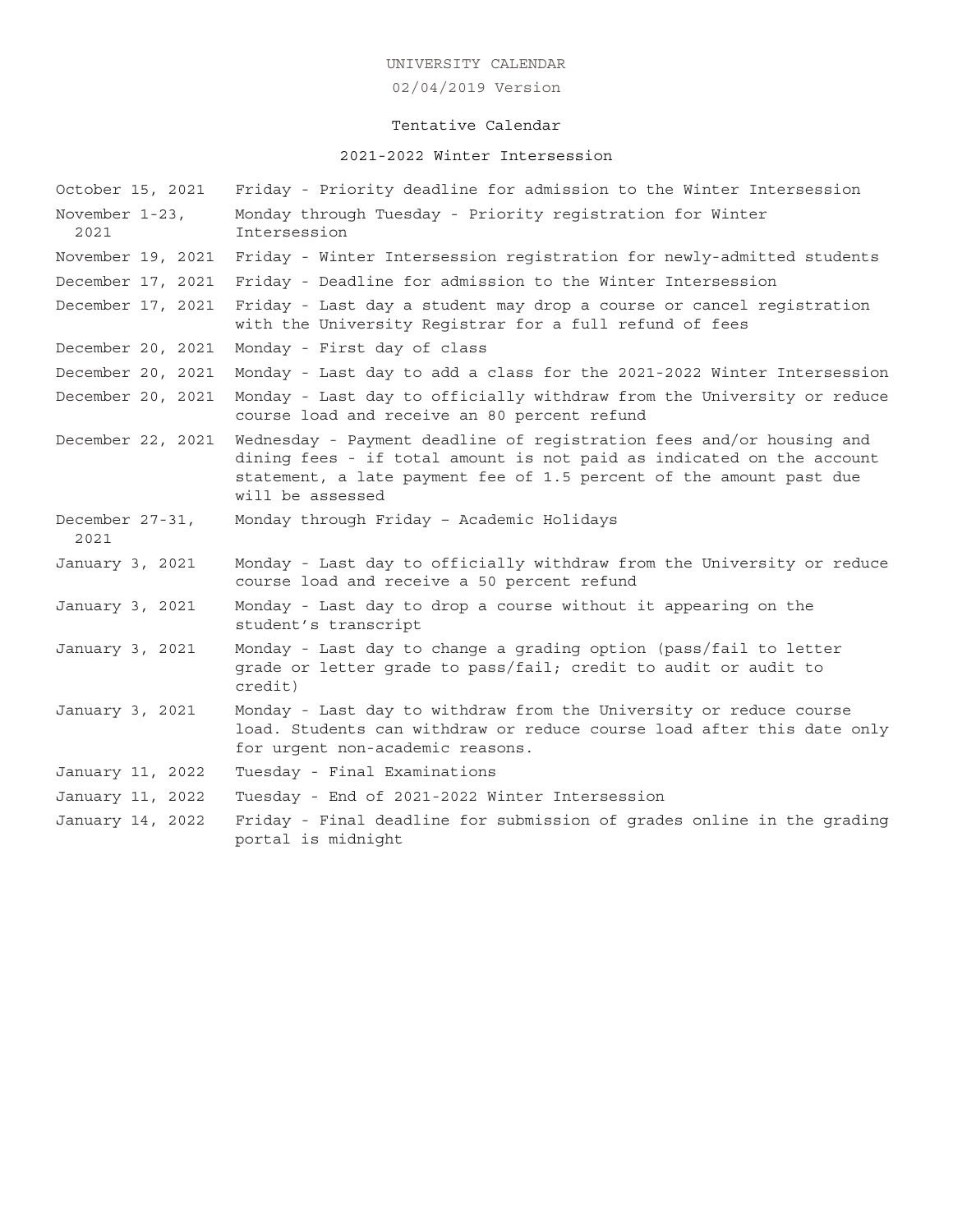### 02/04/2019 Version

### Tentative Calendar

## 2022 Spring Semester

- February 15, 2021 Monday Priority filing deadline for the 2021-2022 academic year for financial aid for entering freshmen
- March 15, 2021 Monday Priority filing deadline for the 2021-2022 academic year for financial aid for continuing and transfer students
- August 15, 2021 Sunday Deadline for international applications to be submitted to the Graduate School for the 2022 Spring Semester
- September 15, 2021 Wednesday Deadline for applying with college deans for reinstatement after a second academic suspension for the 2022 Spring Semester
- September 19- Sunday through Sunday Approved time period to apply in myUK for a February 20 May 2022 degree from the Graduate School
- October 1, 2021 Friday Deadline for students to schedule an appointment for reinstatement in all colleges for the 2022 Spring Semester
- October 15, 2021 Friday Deadline for submission of application and all required documents to the Office of Undergraduate Admission for undergraduate applicants planning to attend November "see blue" U Orientation (including registration for spring classes)
- October 15, 2021 Friday Deadline for undergraduate international applicants to submit 2022 Spring Semester application
- November 19, 2021 Friday "see blue" U Orientation for freshmen, transfer, readmission students admitted for spring 2022
- November 30, 2021 Tuesday Final deadline for submission of application and all required documents to the Office of Undergraduate Admission for undergraduate admission for the 2022 Spring Semester
- December 1-20, Wednesday through Monday Add/Drop for registered students for the 2021 2022 Spring Semester
- December 6, 2021 Monday Deadline for applying for admission to the Graduate School for the 2022 Spring Semester
- December 8, 2021 Wednesday Last day for students in the Employee Educational Program registered through December 8 to submit EEP form to Human Resource Services to confirm 2022 Spring Semester registration and tuition waiver
- January 5-8 Wednesday through Saturday Opening-of-term add/drop for registered students
- January 5-10 Wednesday through Monday Registration for new program graduate students
- January 6-10 Thursday through Monday Registration for new post-baccalaureate students
- January 7 Friday International Student "see blue" U Orientation
- January 10 Monday "see blue" U Orientation and Registration for new freshmen and transfer students who have been cleared for admission but did not priority register including registration for Evening and Weekend
- January 10-11 Monday and Tuesday Opening-of-term add/drop for registered students January 11 Tuesday - Last day a student may officially drop a course or cancel
- registration with the University Registrar for a full refund of fees
- January 11 Tuesday "see blue" U Orientation and Registration for readmission and non-degree students including registration for Evening and Weekend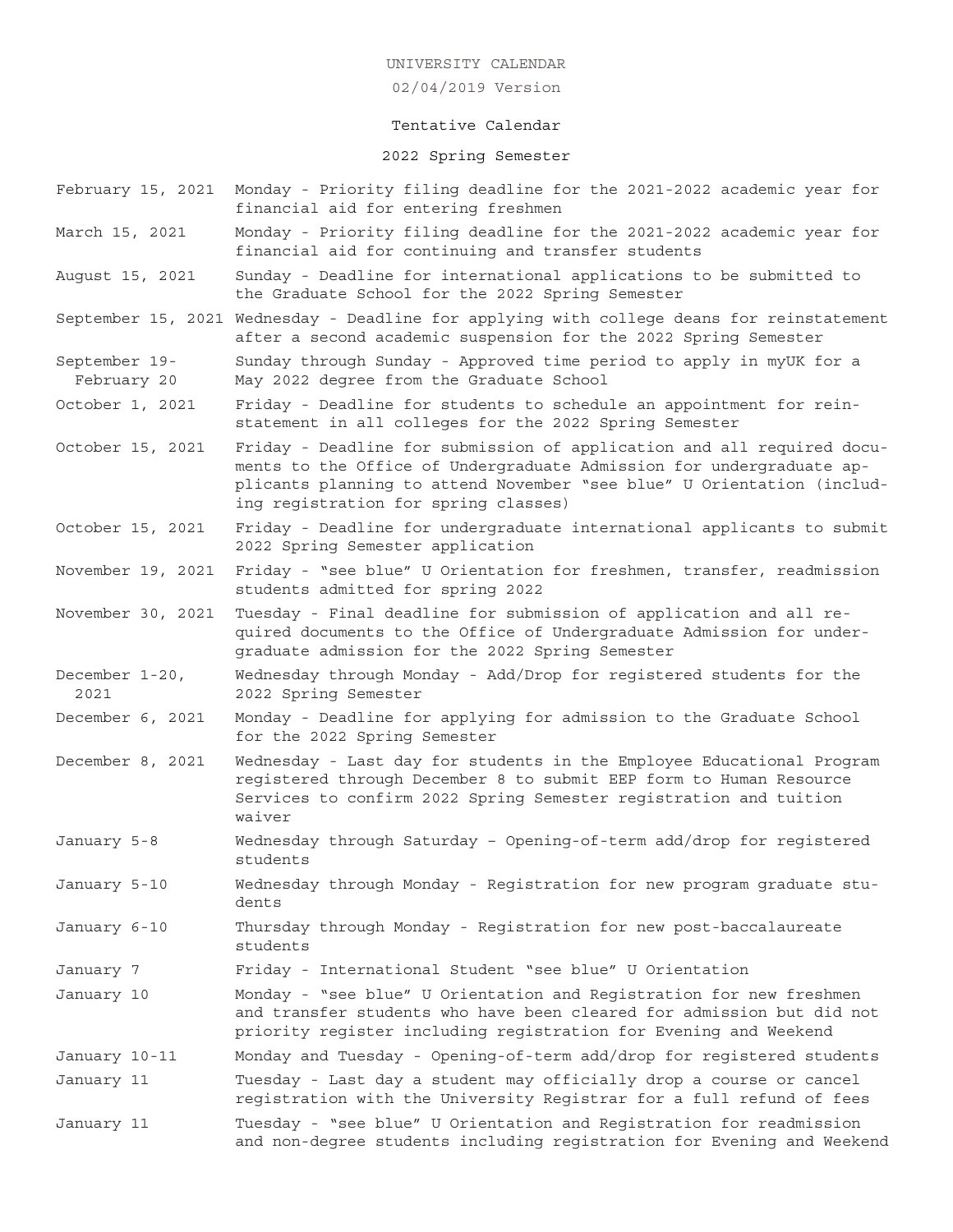02/04/2019 Version

# Tentative Calendar

# 2022 Spring Semester

- January 12 Wednesday First day of classes
- January 12-19 Wednesday through Wednesday Late registration for returning students who did not priority register and new applicants cleared late for admission. A late fee is assessed students who register late.
- January 17 Monday Martin Luther King Birthday Academic Holiday
- January 19 Wednesday Last day to add a class for the 2022 Spring Semester
- January 19 Wednesday Last day to officially withdraw from the University or reduce course load and receive an 80 percent refund
- January 19 Wednesday Last day for students in the Employee Educational Program who registered and/or changed schedules after December 8 to submit EEP form to Human Resource Services to confirm 2022 Spring Semester registration and tuition waiver
- January 22 Saturday Payment deadline of registration fees and/or housing and dining fees – if total amount due is not paid as indicated on the account statement, a late payment fee of 1.5 percent of the amount past due will be assessed
- February 1 Tuesday Deadline for international applications to be submitted to the Graduate School for the 2022 Fall Semester
- February 1 Tuesday Preferred deadline for submitting application for admission to the College of Dentistry for the 2022 Fall Semester
- February 2 Wednesday Last day to drop a course without it appearing on the student's transcript
- February 2 Wednesday Last day to change grading option (pass/fail to letter grade or letter grade to pass/fail; credit to audit or audit to credit)
- February 9 Wednesday Last day to officially withdraw from the University or reduce course load and receive a 50 percent refund
- February 10 Thursday Deadline for submission of application and all required documents to the Office of Undergraduate Admission and University Registrar for change of residency status for 2022 Spring Semester
- February 20 Sunday Last day for doctoral candidates for a May 2022 degree to submit a Notification of Intent to schedule a final examination in the Graduate School
- February 28- Monday through Monday Midterm Grading window is open. The mid-term March 14 grading window will close at midnight on March 14.
- February 28- Monday through Wednesday Students are prohibited from changing April 20 academic majors
- March 1 Tuesday Last day for submission of application for admission to the College of Law for the 2022 Fall Semester
- March 7 Monday Midterm of 2022 Spring Semester
- March 14-19 Monday through Saturday Spring Vacation Academic Holidays
- March 20 Sunday Last day for filing an application for a May 2022 undergraduate or graduate degree online in myUK
- March 28- Monday through Tuesday Priority registration for the 2022 Fall April 19 Semester and the 2022 Summer Session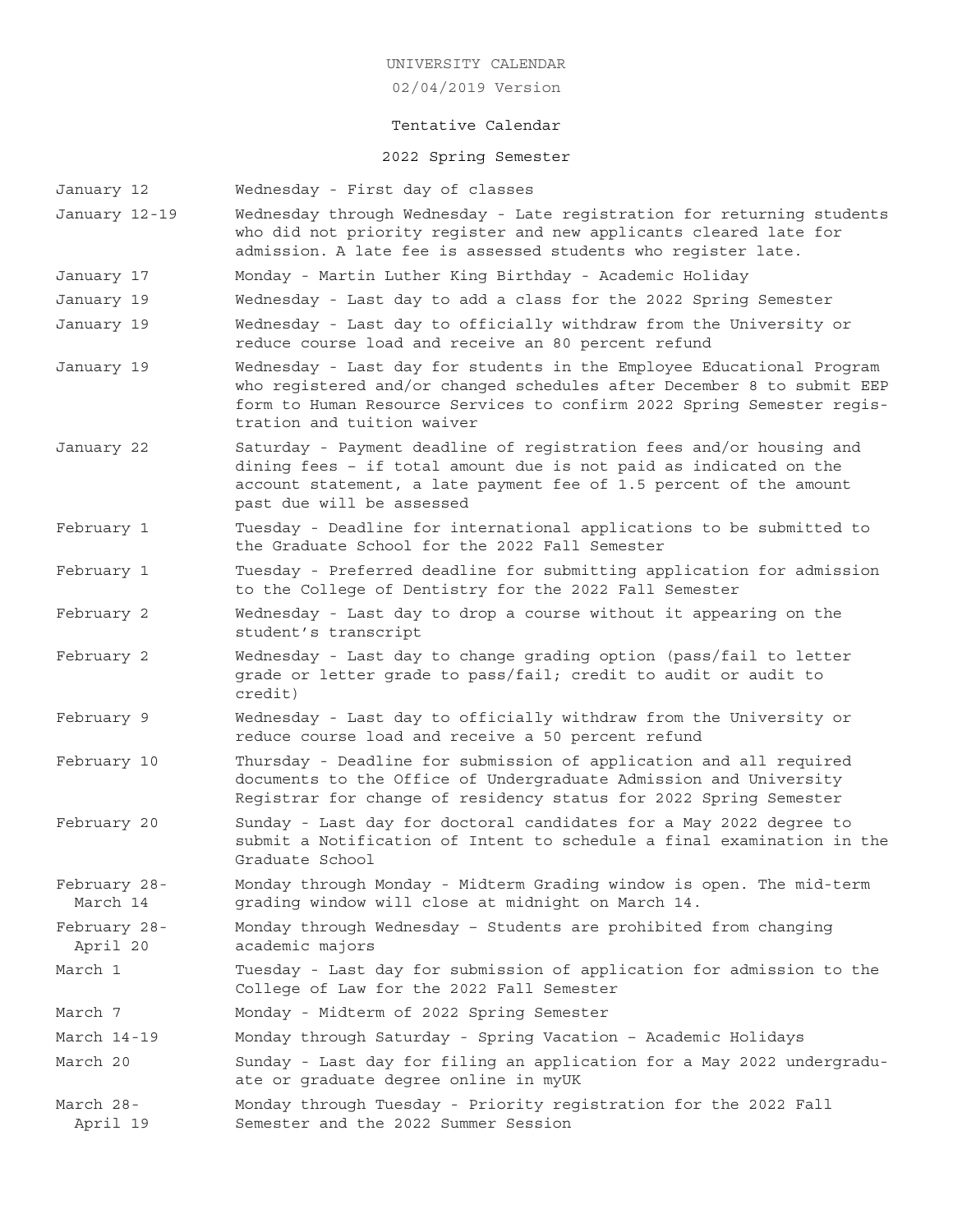02/04/2019 Version

## Tentative Calendar

2022 Spring Semester

- April 1 Friday Last day to withdraw from the University or reduce course load. Students can withdraw or reduce course load after this date only for "urgent non-academic reasons."
- April 7 Thursday Last day for candidates for a May 2022 degree to schedule a final examination in the Graduate School
- April 8 Friday Deadline for applying for admission to the Graduate School for the 2022 Summer Session
- April 21 Thursday Last day for candidates for a May 2022 graduate degree to sit for a final examination
- April 25-May 9 Monday through Monday Final Grading window is open. The final deadline for submission of grades online in the grading portal is 5 p.m., May 9.
- April 26-May 2 Tuesday through Monday 2022 Summer Session registration and add/drop continue for students enrolled in the 2022 Spring Semester
- April 29 Friday Last day of classes
- April 29 Friday Last day candidates for a May 2022 degree to submit thesis/ dissertation (ETD) for format review to the Graduate School via UKnowledge
- May 2-6 Monday through Friday Final Examinations
- May 3-June 18 Tuesday through Saturday Add/Drop for priority registered students for the 2022 Fall Semester
- May 6 Friday End of 2022 Spring Semester
- May 6 Friday Last day for candidates for a May 2022 degree to submit final revised thesis/dissertation (EDT)for acceptance by the Graduate School for those students who first submitted April 29
- May 8 Sunday Commencement
- May 9 Monday Final deadline for submission of grades online in the grading portal is 5 p.m.
- May 9-August 19 Monday through Friday College of Pharmacy 15-Week Summer Term

SUMMARY OF TEACHING DAYS, SPRING SEMESTER 2022

|          | Mon.            |                |    | Tues. Wed. Thurs. Fri. Sat. |    |    |          | Teaching Days            |  |
|----------|-----------------|----------------|----|-----------------------------|----|----|----------|--------------------------|--|
| January  |                 |                |    |                             |    |    | January  | 16                       |  |
| February | 4               | $\overline{4}$ | 4  | 4                           | 4  | 4  | February | 24                       |  |
| March    |                 | 4              | 4  | 4                           |    |    | March    | 21                       |  |
| April    | 4               | 4              | 4  | 4                           | 5  | 4  | April    | 25                       |  |
| May      | $\qquad \qquad$ |                |    |                             |    |    | May      | $\overline{\phantom{0}}$ |  |
| Totals   | ่ 1 ว           | 14             | 15 | 15                          | 15 | 14 |          | 86                       |  |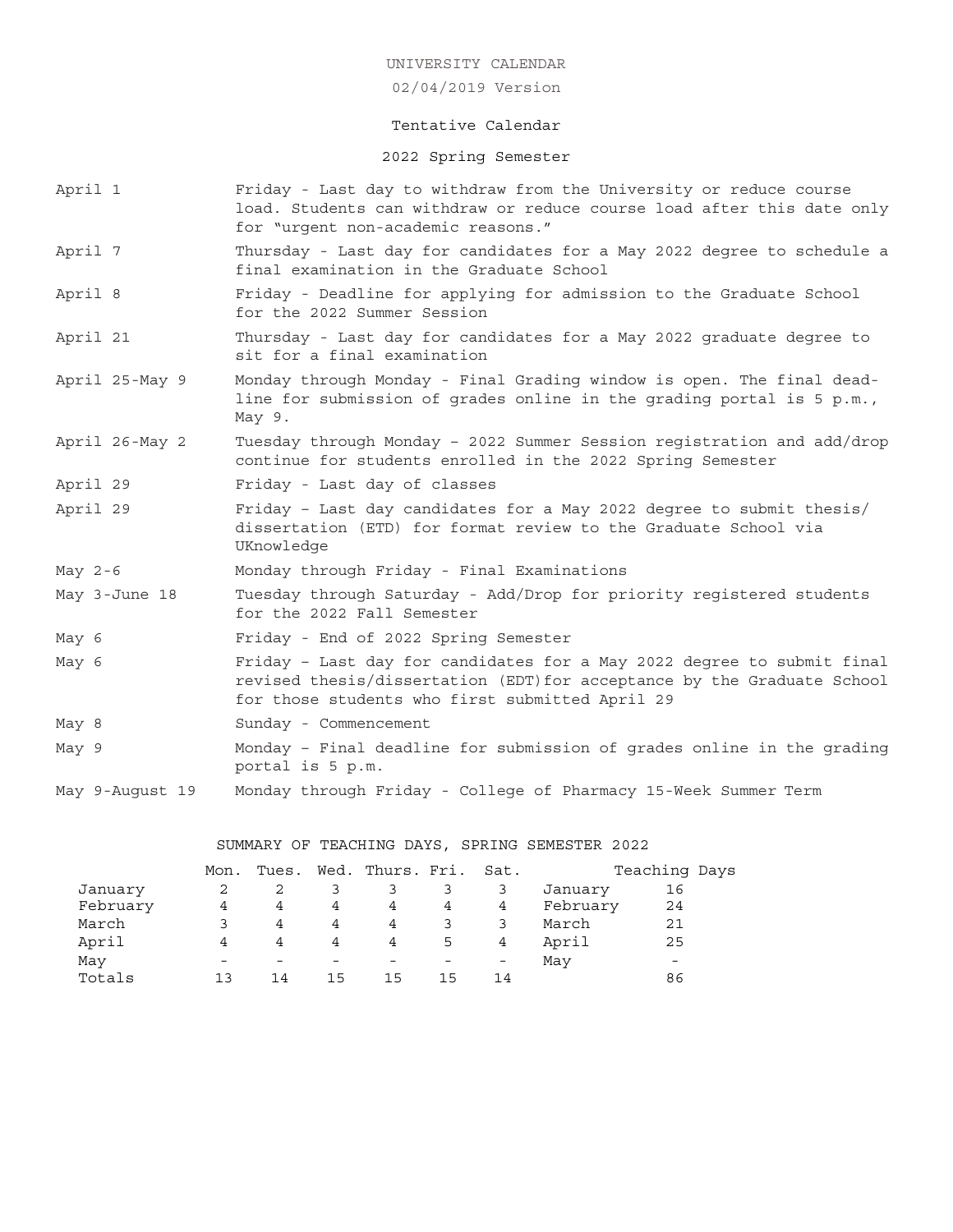02/04/2019 Version

# Tentative Calendar

# 2022 Summer Session

| February 19-<br>June 20 | Saturday through Monday - Approved time period to apply online in<br>myUK for an August 2022 degree from the Graduate School                                                                                                              |
|-------------------------|-------------------------------------------------------------------------------------------------------------------------------------------------------------------------------------------------------------------------------------------|
| March 15                | Tuesday - Priority filing deadline for financial aid for the 2022<br>Summer Session                                                                                                                                                       |
| April 9                 | Saturday - Deadline for applying for admission to the Graduate School<br>for the 2022 Summer Session                                                                                                                                      |
| April 15                | Friday - Deadline for submission of application and all required docu-<br>ments to the Office of Undergraduate Admission for undergraduate ad-<br>mission for the 2022 Summer Session                                                     |
| April 26-May 2          | Tuesday through Monday - 2022 Summer Session registration and add/drop<br>continue for students enrolled in the 2022 Spring Semester                                                                                                      |
| May 9                   | Monday - Beginning of College of Pharmacy 15-week Summer Term                                                                                                                                                                             |
| May 9                   | Monday - "see blue" U Orientation and Registration for new and return-<br>ing students                                                                                                                                                    |
| May 10                  | Tuesday - First day of classes                                                                                                                                                                                                            |
| May 10                  | Tuesday - Last day a student may officially drop a course or cancel<br>registration with the University Registrar for a full refund of fees                                                                                               |
| May 10-11               | Tuesday through Wednesday - Late registration for returning students<br>not already registered and new applicants cleared late for admission.<br>A late fee is assessed to students who register late.                                    |
| May 11                  | Wednesday - Last day for students in the Employee Educational Program<br>to submit EEP form to Human Resource Services for tuition waiver for<br>the 2022 Summer Session                                                                  |
| May 17                  | Tuesday - Last day to add a class for the 2022 Summer Session                                                                                                                                                                             |
| May 17                  | Tuesday - Last day to officially withdraw from the University or re-<br>duce course load and receive an 80 percent refund                                                                                                                 |
| May 22                  | Sunday - Payment deadline of registration fees and/or housing and<br>dining fees - if total amount due is not paid as indicated on the<br>account statement, a late payment fee of 1.5 percent of the amount<br>past due will be assessed |
| May 28                  | Saturday - Last day to drop a course without it appearing on the<br>student's transcript                                                                                                                                                  |
| May 28                  | Saturday - Last day to change grading option (pass/fail to letter<br>grade or letter grade to pass/fail; credit to audit or audit to<br>credit)                                                                                           |
| May 30                  | Monday - Memorial Day - Academic Holiday                                                                                                                                                                                                  |
| June 1                  | Wednesday - Last day to officially withdraw from the University or<br>reduce course load and receive a 50 percent refund                                                                                                                  |
| June 8                  | Wednesday - Deadline for submission of application and all required<br>documents to the Office of Undergraduate Admission and University<br>Registrar for change of residency status for the 2022 Summer Session                          |
| June 20                 | Monday - Last day to submit application for degree to receive an Au-<br>gust 2022 degree in the Graduate School                                                                                                                           |
| June 20                 | Monday - Last day for doctoral candidates for the August 2022 degree<br>to submit a Notification of Intent to schedule a final exam                                                                                                       |